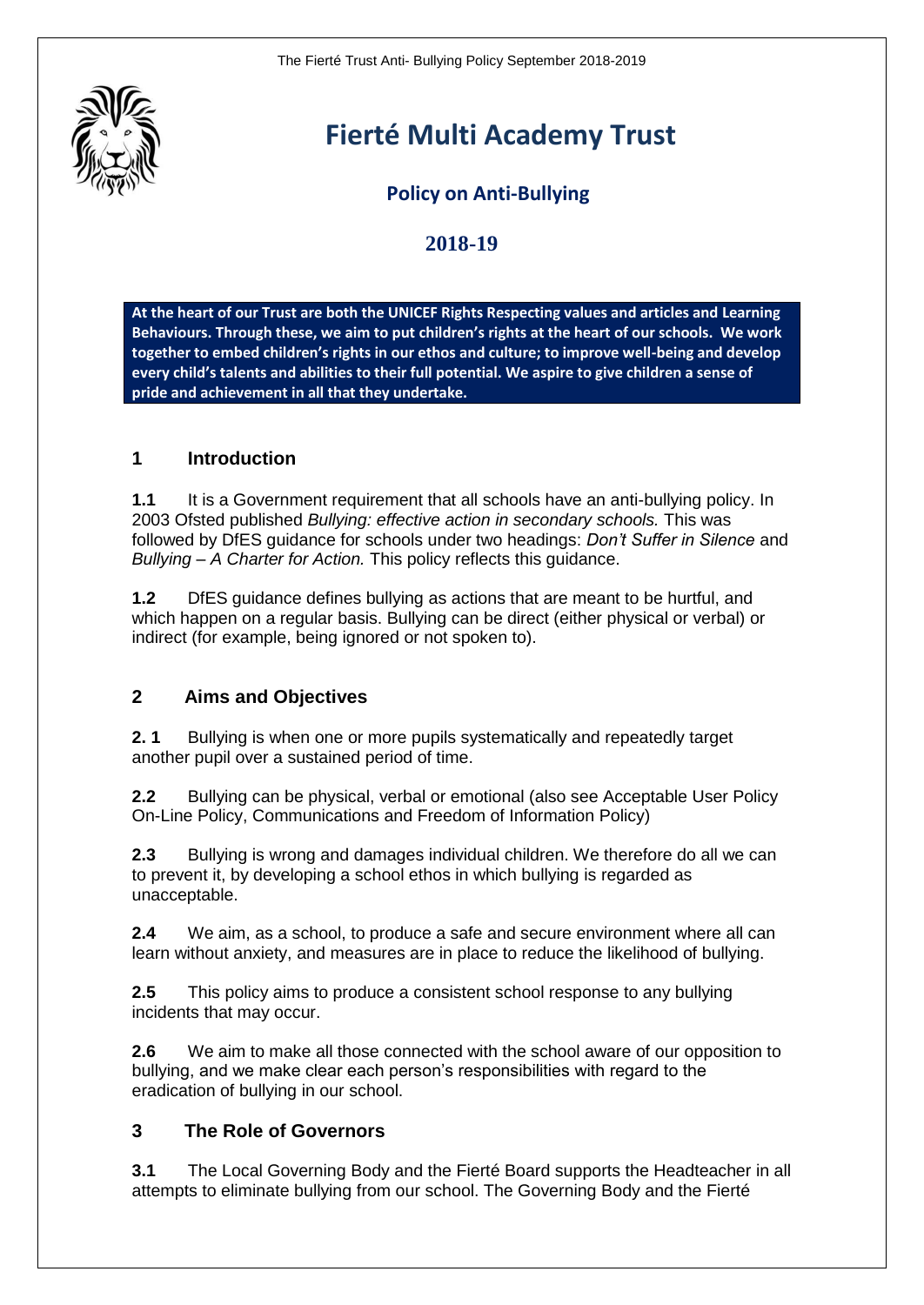Trust will not condone any bullying at all in our school, and any incidents of bullying that do occur will be taken very seriously, and dealt with appropriately.

**3.2** The Local Governing Body monitors incidents of bullying that do occur, and reviews the effectiveness of this policy regularly. The Governors require the Headteacher to keep accurate records of all incidents of bullying, and to report to the governors on request about the effectiveness of school anti-bullying strategies.

**3.3** A parent who is dissatisfied with the way the school has dealt with a bullying incident can ask the Chair of Governors to look into the matter. The Governing Body responds within ten days to any request from a parent to investigate incidents of bullying. In all cases the governing body notifies the Headteacher, and asks him/her to conduct an investigation into the case, and to report back to a representative of the governing body.

## **4 The Role of the Headteacher**

**4.1** It is the responsibility of the Headteacher to implement the school anti-bullying strategy, and to ensure that all staff (both teaching and non-teaching) are aware of the school policy, and know how to identify and deal with incidents of bullying.

**4.2** In the first instance, the class teacher is responsible for the implementation of the school anti-bullying strategy. He/she will take note of any isolated cases of name calling or physical or verbal incidents against any particular child. If it becomes apparent that a child is becoming systematically and repeatedly targeted, then the Headteacher will be informed. The Headteacher will then note any other incidents that may take place between the child and his/her peers. If a child is being bullied over a period of time then the Headteacher will inform the child parents of the children concerned following the school behaviour policy in line with this.

**4.3** The Headteacher ensures that all children know that bullying is wrong, and that it is unacceptable behaviour in this school. The Headteacher draws the attention of children to this fact at suitable moments, for example, if an incident occurs, the Headteacher may decide to use an assembly as the forum in which to discuss with other children why this behaviour was wrong, and why a pupil is being punished.

**4.4** The Headteacher ensures that all staff, including lunchtime staff, receive sufficient training to be equipped to identify and deal with all incidents of bullying.

**4.5** The Headteacher sets the school climate of mutual support and praise for success, so making bullying less likely. When children feel they are important and belong to a friendly and welcoming school, bullying is far less likely to be part of their behaviour.

**4.6** The headteacher reports to the Governing Body about the effectiveness of the Anti-Bullying Policy on request.

# **5 The Role of the Teacher and Support Staff**

**5.1** All the staff in our school takes all forms of bullying seriously, and seek to prevent it from taking place.

**5.2** Teachers keep their own records of all incidents that happen in their class, and that they are aware of in the school. If teachers witness an act of bullying, they will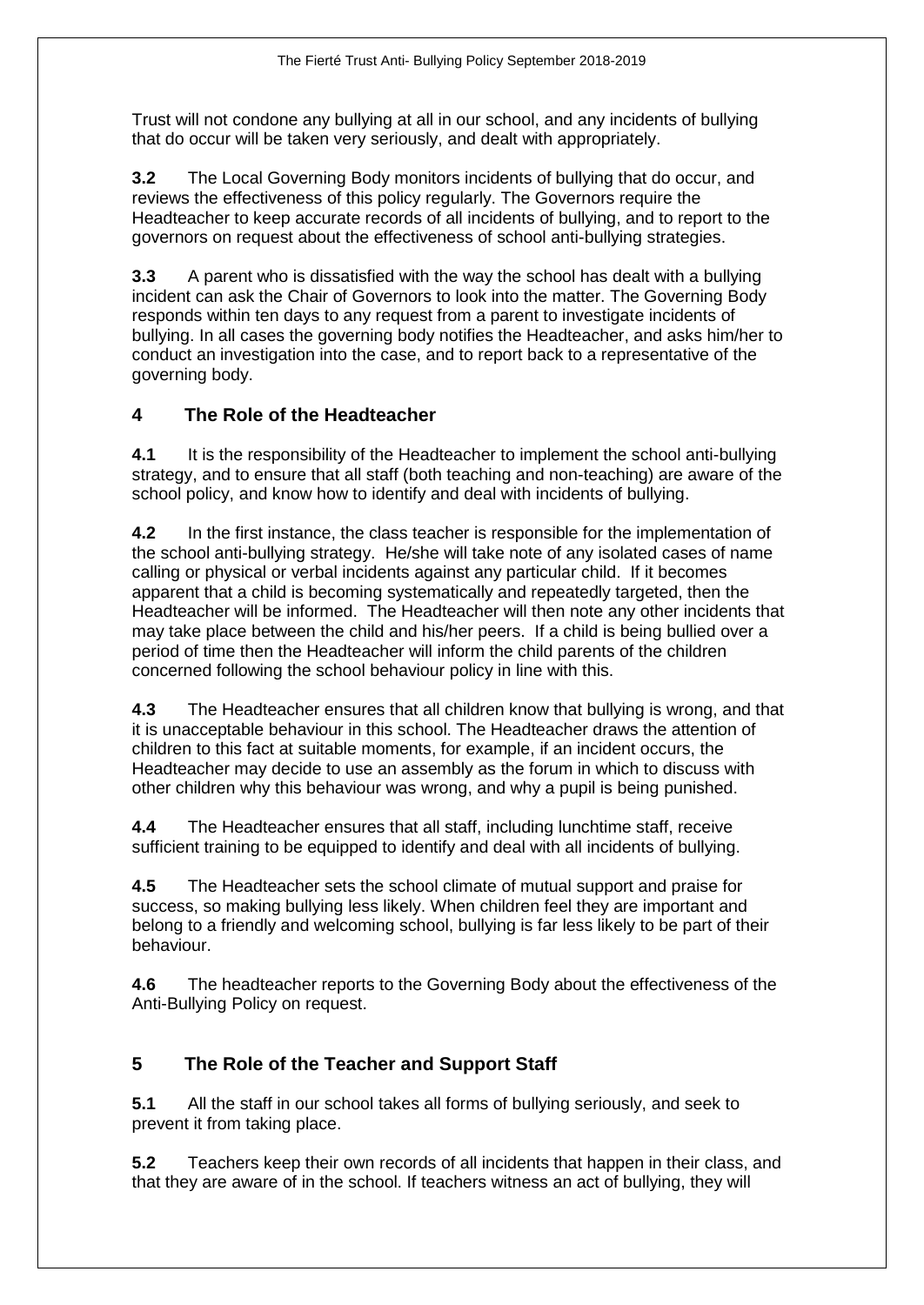either investigate it themselves or refer it to the Headteacher. Teachers and support staff do all they can to support the child who is being bullied.

**5.3** When any bullying taking place between members of a class, the teacher will deal with the issue immediately. This may involve counselling and support for the victim of the bullying, and punishment for the child who has carried out the bullying. Time is spent talking to the child who has bullied: explaining why his /her action was wrong and that child is encouraged to change his/her behaviour in future. If a child is repeatedly involved in bullying other children, the Headteacher will be informed. The child's parents will be invited into the school to discuss the situation. In more extreme cases, for example where these initial discussions have proven ineffective, the Headteacher may contact external support agencies, such as the social services.

**5.5** All members of staff routinely attend training, which equips them to identify bullying and to follow school policy and procedures with regard to behaviour management.

**5.6**Teachers use a range of methods to help prevent bullying and to establish a climate of trust and respect for all. They use drama, role-play, stories etc., within the formal curriculum, to help pupils understand the feelings of bullied children, and to practise the restraint required to avoid lapsing into bullying behaviour. Circle time is used to praise, reward and celebrate the success of all children, and thus to help create a positive atmosphere.

**5.7** The Headteacher has a record of an incidents / complaints of bullying including cyber bullying. This record is updated as and when complaints occur. Any incidents are communicated to the LGB and Trust Board on a termly basis.

# **6 The Role of Parents**

**6.1** Parents who are concerned that their child might be being bullied, or who suspect that their child may be the perpetrator of bullying, should contact their child's class teacher immediately. If they are not satisfied with the response, they should contact the Headteacher. If they remain dissatisfied, they should follow the school's complaints procedure, as detailed in the school Prospectus.

**6.2** Parents have a responsibility to support the school's anti-bullying policy, actively encouraging their child to be a positive member of the school.

# **7 The Role of Pupils**

**7.1** Pupils are encouraged to tell anybody they trust if they are being bullied, and if the bullying continues, they must keep on letting people know including the Pupil Leadership Team.

**7.2** Pupils are invited to tell us their views about a range of school issues, including bullying, in the annual pupil questionnaire and through the Pupil Leadership Team.

**7.3** Our School Council and Pupil Leadership Team ensures that the pupil voice regarding keeping safe/ bullying is heard on a regular basis through monitoring activities.